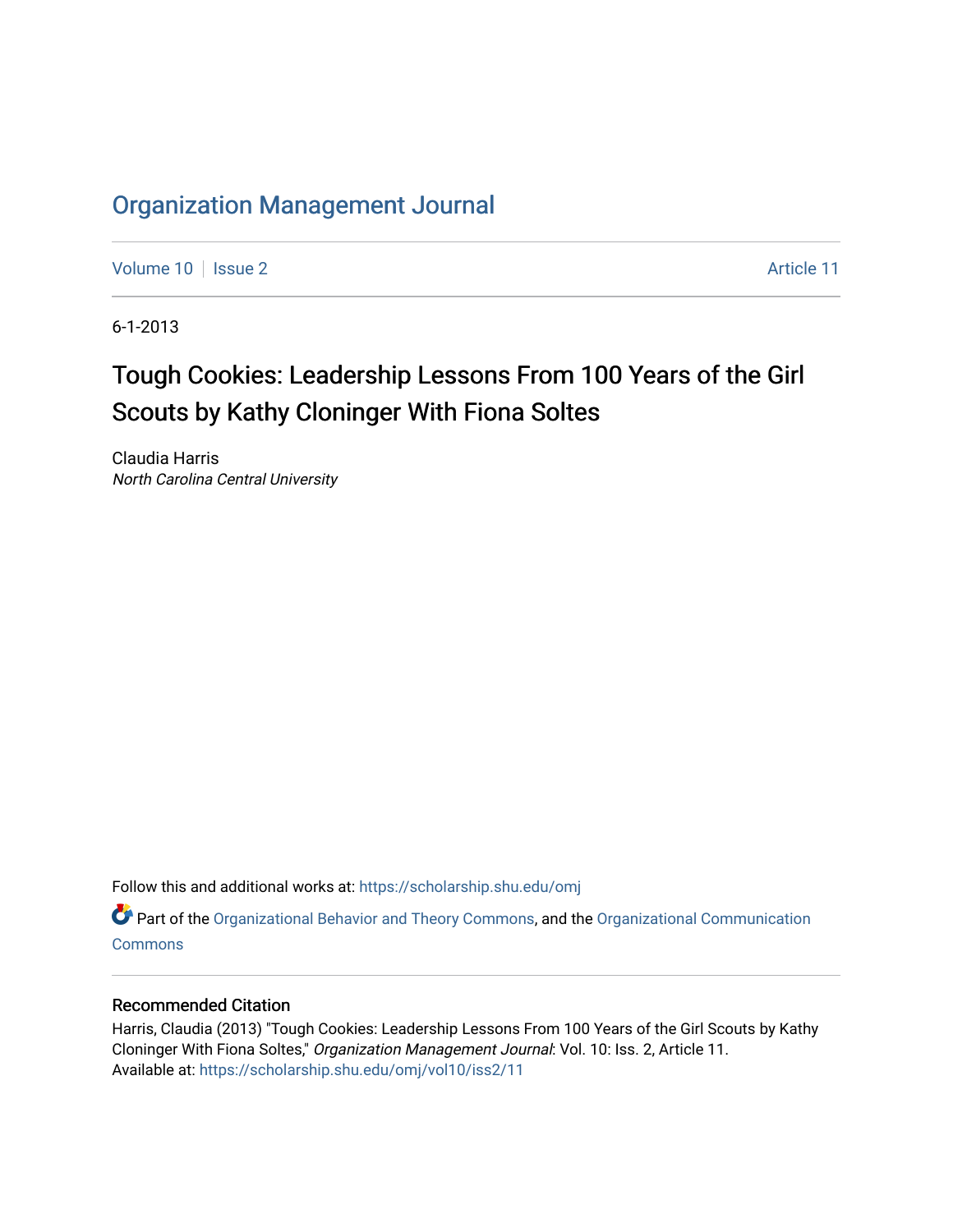

# *Tough Cookies: Leadership Lessons From 100 Years of the Girl Scouts* **by Kathy Cloninger With Fiona Soltes**

## **Claudia Harris<sup>1</sup>**

<sup>1</sup>*Professor Emerita, North Carolina Central University, Durham, North Carolina, USA*

Through the lens of her own leadership of the Girl Scouts organization, Kathy describes her vision for participants in Girl Scouting to become leaders. Cloninger, who retired from her position as chief executive officer (CEO) of the Girl Scouts in 2011, completely revamped the Girl Scout organization during her tenure of 8 years.

The book is summarized in the following 10 paragraphs. Following those, some uses for the book in teaching management are described.

#### **Chapter 1: Leadership Out of Balance**

Cloninger points out the lack of female leadership in the United States. Less than 3% of CEOs are women; girls' achievements are not highlighted like those of boys; girls on television are presented as highly sexualized and objectified. Her conclusion? The United States would benefit from a balance of men and women in leadership positions.

#### **Chapter 2: How I Got Here**

Cloninger describes her own professional history and that of Girl Scout founder Juliette Low.

#### **Chapter 3: Talk Less, Listen More**

The title of this chapter is a bit confusing, as it is not descriptive of its content. In it, Cloninger reiterates the effects of U.S. cultural norms on girls—their lack of encouragement for leadership positions—and her efforts through the Girls Scouts to change these norms.

#### **Chapter 4: A Logical Conclusion**

Cloninger again notes the differences in how men and women are treated. The media focus on the hairstyles, dress, and family concerns of female leaders, while generally ignoring these issues in men. And she highlights the media attention to individual men, such as on basketball teams, while the media document the group outcomes of women's teams.

#### **Chapter 5: Facing the Brutal Truths**

For those who teach in the management discipline, the meat of the book begins in this chapter. As Cloninger began her work as Girl Scout CEO, she read sources from business literature, including Pietersen's *Reinventing Strategy* and Collins's work on leadership. She faced the "brutal truths" of declining membership, a fragmented program, competition for girls' time from other activities, and the need for unification among the 312 independent Girl Scout councils. Given the urgency of the problems facing the Girl Scouts, Cloninger chose to overhaul the entire organization, rather than to work on one problem at a time.

#### **Chapter 6: "Trust Me, This Is Going to Work"**

With advisor Willie Pietersen, Professor of the Practice of Management at Columbia University, Cloninger began a consultative process with 26 strategists from across the United States. Noting that the Girl Scout personnel structure contains 100 volunteers for each paid staff member, Cloninger was convinced that listening to the suggestions of volunteers was essential to the success of the reconstruction process. Interestingly, the group decided that the customers of the Girl Scout organization are the volunteers, rather than the girls they are serving. If the volunteers are not satisfied, there will be no Girl Scouts. From this collaborative process emerged a new mission statement, five priorities, and a new organizational structure.

The most difficult part of this overhaul was whittling the 312 local councils down to 109 local councils. Cloninger generously acknowledges the cooperation of Girl Scout staff members who relinquished paying positions, stating that they were willing to put the greater good above their personal interests.

#### **Chapter 7: What to Keep, and What to Let Go**

The Girl Scout promise and the bridging ceremonies to the next level of scouting were retained as important symbols of the Girl Scout institution. The wearing of complete uniforms for older girls was let go, in favor of smaller emblems of scouting, such as a badge sash or pin. The Girl Scouts had traditionally met weekly in troops, a model that had become problematic with increasing demands on girls'

Address correspondence to Claudia Harris, 6714 Millhouse Road, Chapel Hill, NC 27516, USA. E-mail: charris1213@bellsouth.net